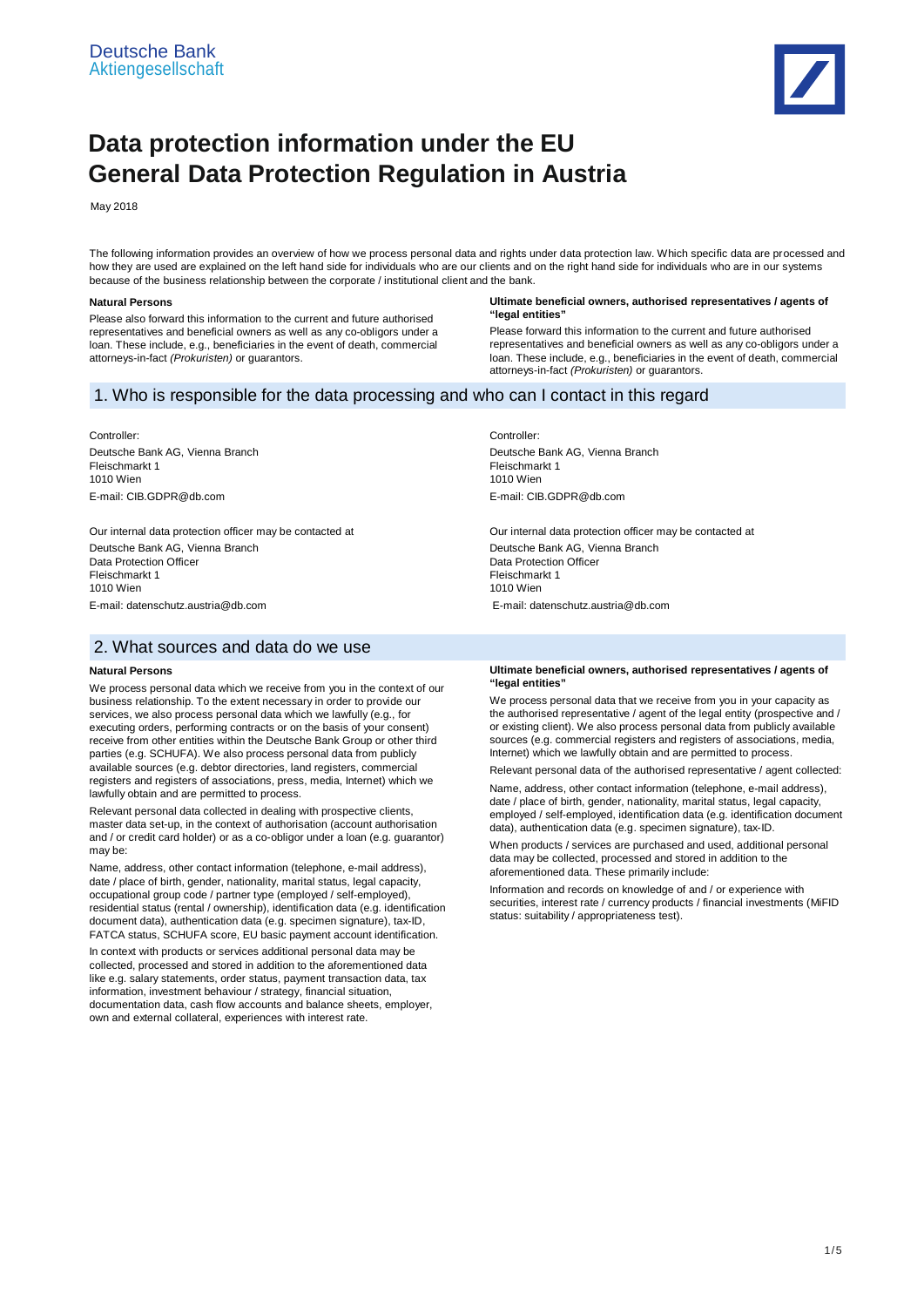

# 3. Why do we process your data (purpose of the processing) and on what legal basis

### **Natural Persons**

We process the aforementioned personal data in compliance with the provisions of the EU General Data Protection Regulation (GDPR) and the applicable local data protection law (Datenschutzgesetz in der Fassung des Datenschutz-Anpassungsgesetzes 2018 (DSG)).

### **a. for the performance of contractual obligations (article 6 (1) b) GDPR)**

The processing of personal data is carried out in order to perform banking transactions and financial services pursuant to contracts with our clients or to take steps at your request prior to entering into a contract.

The purposes of the data processing are primarily dependent on the specific product (see no. 2) and may include, among other things, requirements analyses, advice, asset management and transactional services. For further details on the purpose of the data processing, please refer to the respective contractual documentation and terms and conditions.

### **b. for compliance with a legal obligation (article 6 (1) c) GDPR) or in the public interest (article 6 (1) e) GDPR)**

As a bank, we are also subject to various legal obligations, i.e. statutory requirements (e.g. the Austrian Banking Act (Bankwesengesetz – BWG), the Austrian Money Laundering Act (Finanzmarkt-Geldwäschegesetz – FM-GwG), the Austrian Securities Trading Act

(Wertpapieraufsichtsgesetz – WAG), tax laws) as well as banking supervisory requirements (e.g. the European Central Bank, the European Banking Supervisory Authority, Deutsche Bundesbank and the German Federal Financial Supervisory Authority (Bundesanstalt für Finanzdienstleistungsaufsicht – BaFin, Austrian Financial Market Authority – FMA).

Other purposes of processing include credit checks, identity and age verification, anti-fraud and anti-money laundering measures, the satisfaction of tax law control and reporting obligations as well as the assessment and management of risks in the bank and the Group.

### **c. for the purposes of safeguarding legitimate interests (article 6 (1) f) GDPR)**

Where necessary, we process your data above and beyond the actual performance of our contractual obligations in order to safeguard the legitimate interests pursued by us or by a third party. Examples:

- Consulting and exchanging data with credit agencies (e.g. SCHUFA) to determine credit or default risks and requirements in the case of a garnishment protection account or basic payment account
- Evaluating and optimising procedures for demand analysis and for approaching clients directly; incl. client segmentation and calculating the likelihood of closure
- Advertising or market and opinion research, to the extent that you have not objected to having your data used
- Asserting legal claims and mounting a defence in the event of litigation
- Ensuring the bank's IT security and IT operations
- Preventing crimes
- Video surveillance to safeguard against trespassers, to gather evidence in the event of robbery or fraud or to document disposals and deposits, e.g. at ATMs
- Measures for building and systems security (e.g. admittance control)
- Measures to ensure against trespassing
- Measures to manage business and further develop services and products
- Group risk management

### **d. on the basis of your consent (article 6 (1) a) GDPR)**

Insofar as you have granted us consent to the processing of personal data for specific purposes (e.g. transfer of data within the association / Group), the lawfulness of such processing is based on your consent.

Any consent granted may be revoked at any time. This also applies to the revocation of declarations of consent that are granted to us prior to the entry into force of the EU General Data Protection Regulation, i.e. prior to 25 May 2018.

Please be advised that the revocation shall only have effect for the future. Any processing that was carried out prior to the revocation shall not be affected thereby. You can request a status overview of the consents you have granted from us at any time or view some of them when banking online.

### **Ultimate beneficial owners, authorised representatives / agents of "legal entities"**

We process the aforementioned personal data in compliance with the provisions of the EU General Data Protection Regulation (GDPR) and the applicable local data protection law (Datenschutzgesetz in der Fassung des Datenschutz-Anpassungsgesetzes 2018 (DSG)).

### **a. for the performance of contractual obligations (article 6 (1) b) GDPR)**

The processing of personal data is carried out in order to perform banking transactions and financial services pursuant to contracts with our clients or to take steps prior to entering into a contract.

For further details on the purpose of the data processing, please refer to the respective contractual documentation and terms and conditions.

**b. for compliance with a legal obligation (article 6 (1) c) GDPR) or in the public interest (article 6 (1) e) GDPR)**

As a bank, we are also subject to various legal obligations, i.e. statutory requirements the Austrian Banking Act (Bankwesengesetz – BWG), the Austrian Money Laundering Act (Finanzmarkt-Geldwäschegesetz – FM-GwG), the Austrian Securities Trading Act

(Wertpapieraufsichtsgesetz – WAG), tax laws) as well as banking supervisory requirements (e.g. the European Central Bank, the European Banking Supervisory Authority, Deutsche Bundesbank and the German Federal Financial Supervisory Authority (Bundesanstalt für Finanzdienstleistungsaufsicht – BaFin) Austrian Financial Market Authority – FMA).

The purposes of processing include identity and age verification as well as anti-fraud and anti-money laundering measures.

### **c. for the purposes of safeguarding legitimate interests (article 6 (1) f) GDPR)**

Where necessary, we process your data above and beyond the actual performance of our contractual obligations in order to safeguard the legitimate interests pursued by us or by a third party. Examples:

- Asserting legal claims and mounting a defence in the event of litigation
- Ensuring the bank's IT security and IT operations
- Preventing crimes
- Video surveillance to safeguard against trespassers, to gather evidence in the event of robbery or fraud or to document disposals and deposits, e.g. at ATMs
- Measures for building and systems security (e.g. admittance control)
- Measures to ensure against trespassing

### **d. on the basis of your consent (article 6 (1) a) GDPR)**

Insofar as you have granted us consent to the processing of personal data for specific purposes (e.g. transfer of data within the association / Group), the lawfulness of such processing is based on your consent.

Any consent granted may be revoked at any time. This also applies to the revocation of declarations of consent that are granted prior to the entry into force of the EU General Data Protection Regulation, i.e. prior to 25 May 2018.

Please be advised that the revocation will only take effect in the future and does not apply to processing carried out prior thereto.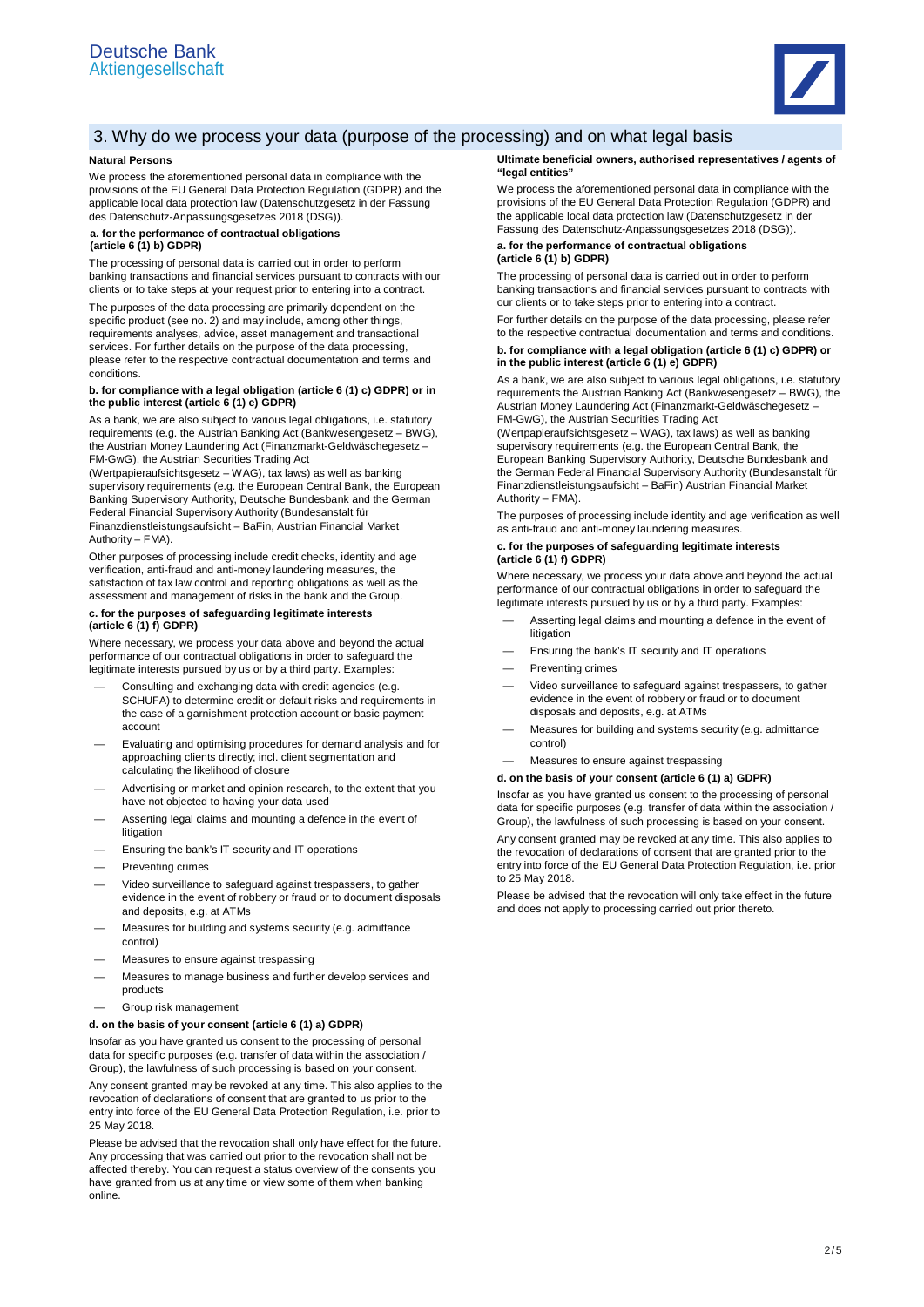# 4. Who receives my data

### **Natural Persons**

Within the bank, those offices are given access to your data which require them in order to perform our contractual and statutory obligations. Service providers and vicarious agents employed by us may also receive data for these purposes if they observe banking secrecy and our written instructions under data protection law. These are mainly companies from the categories listed below.

With regard to the transfer of data to recipients outside the bank, it must first of all be noted that as a bank we are under a duty to maintain secrecy about any customer-related facts and evaluations of which we may have knowledge (Banking secrecy under no. 2 of our General Business Conditions). We may only disclose information about you if we are legally required to do so, if you have given your consent, if we are authorised to provide bank information and / or if processors commissioned by us guarantee compliance with banking secrecy and the provisions of the GDPR /local data protection law.

Under these conditions, recipients of personal data may be, for example:

- Public authorities and institutions (e.g. Deutsche Bundesbank, BaFin, the European Banking Authority, the European Central Bank, tax offices, the Federal Ministry of Finance *(Bundesministerium für Finanzen, Financial Intelligence Unit (FIU)- Geldwäschemeldestelle)* insofar as a statutory or official obligation exists.
- Other credit and financial services institutions, comparable institutions and processors to whom we transfer personal data in order to perform the business relationship with you. Specifically: processing of bank references, support / maintenance of EDP/ IT applications, archiving, document processing, call centre services, compliance services, controlling, data screening for anti-money laundering purposes, data destruction, purchasing/procurement, space management, real estate appraisals, loan processing service collateral management, collection, payment card processing (debit card/credit cards), customer management, lettershops, marketing, media technology, reporting, research, risk controlling, expense accounting, telephony, video identification, website management, investment services, share register, fund management, auditing services, payment transactions.

Other recipients of data may be those offices to which you have given your consent to the transfer of data or with respect to which you have exempted us from banking secrecy by agreement or consent.

# 5. Is data transfer to a third country or to an international organisation

#### **Natural Persons**

Data will only be transferred to countries outside the EU or the EEA (socalled third countries) if this is required for the execution of your orders (e. g. payment and securities orders), prescribed by law (e.g. reporting obligations under tax law), if you have given us your consent or in the context of commissioned data processing. If service providers in a third country are used, they are obligated to comply with the data protection level in Europe in addition to written instructions by agreement of the EU standard contractual clauses.

### 6. How long will my data be stored

### **Natural Persons**

We process and store your personal data as long as it is necessary for the performance of our contractual and statutory obligations. In this regard, it should be noted that our business relationship is a continuing obligation designed to last for several years.

If the data are no longer required for the performance of our contractual and statutory obligations, they are regularly deleted, unless their further processing (for a limited time) is necessary for the following purposes:

- Compliance with records retention periods under commercial and tax law, such as the German Commercial Code (*Handelsgesetzbuch* – HGB); the Austrian Tax Code (*Bundesabgabenordnung* – BAO); the Austrian Banking Act (Bankwesengesetz – BWG); the Money Laundering Act (Finanzmarkt-*Geldwäschegesetz* – FM-GwG); and the Securities Trading Act (*Wertpapieraufsichtsgesetz* – WAG). The records retention periods prescribed therein range from two to 10 years.
- Preservation of evidence within the scope of statutes of limitations. Under section 1478 et seq. of the Austrian Civil Code (*Bürgerliches Gesetzbuch* – BGB), these limitation periods may be up to 30 years, whereby the regular limitation period is three years.



### **Ultimate beneficial owners, authorised representatives / agents of "legal entities"**

Within the bank, those offices are given access to your data which require them in order to perform our contractual and statutory obligations. Service providers and vicarious agents employed by us may also receive data for these purposes if they observe banking secrecy and our written instructions under data protection law.

With regard to the transfer of data to recipients outside the bank, it must first of all be noted that as a bank we are under a duty to maintain secrecy about any customer-related facts and evaluations (applies equally to authorised representatives / agents) of which we may have knowledge (Banking secrecy under our General Business Conditions).

We may only disclose information about you if we are legally required to do so, if you have given your consent and / or if processors commissioned by us guarantee compliance with banking secrecy and the provisions of the GDPR / local data protection law.

### **Ultimate beneficial owners, authorised representatives / agents of "legal entities"**

Data will only be transferred to countries outside the EU or the EEA (socalled third countries) if this is required for the execution of your client´s orders (e.g. payment and securities orders), prescribed by law (e.g. reporting obligations under tax law), if you have given us your consent or in the context of commissioned data processing. If service providers in a third country are used, they are obligated to comply with the data protection level in Europe in addition to written instructions by agreement of the EU standard contractual clauses.

### **Ultimate beneficial owners, authorised representatives / agents of "legal entities"**

We process and store your personal data as long as you are authorised to represent the respective legal entity in dealings with us.

If the data are no longer required for the performance of our contractual and statutory obligations, they are regularly deleted, unless their further processing (for a limited time) is necessary for the following purposes:

- Compliance with records retention periods under commercial and tax law, such as the German Commercial Code (*Handelsgesetzbuch* – HGB); the Austrian Tax Code (*Bundesabgabenordnung* – BAO); the Austrian Banking Act (Bankwesengesetz – BWG); the Money Laundering Act (Finanzmarkt-*Geldwäschegesetz* – FM-GwG); and the Securities Trading Act (*Wertpapieraufsichtsgesetz* – WAG). The records retention periods prescribed therein range from two to 10 years.
- Preservation of evidence within the scope of statutes of limitations. Under section 1478 et seq. of the German Civil Code (Bürgerliches Gesetzbuch – BGB), these limitation periods may be up to 30 years, whereby the regular limitation period is three years.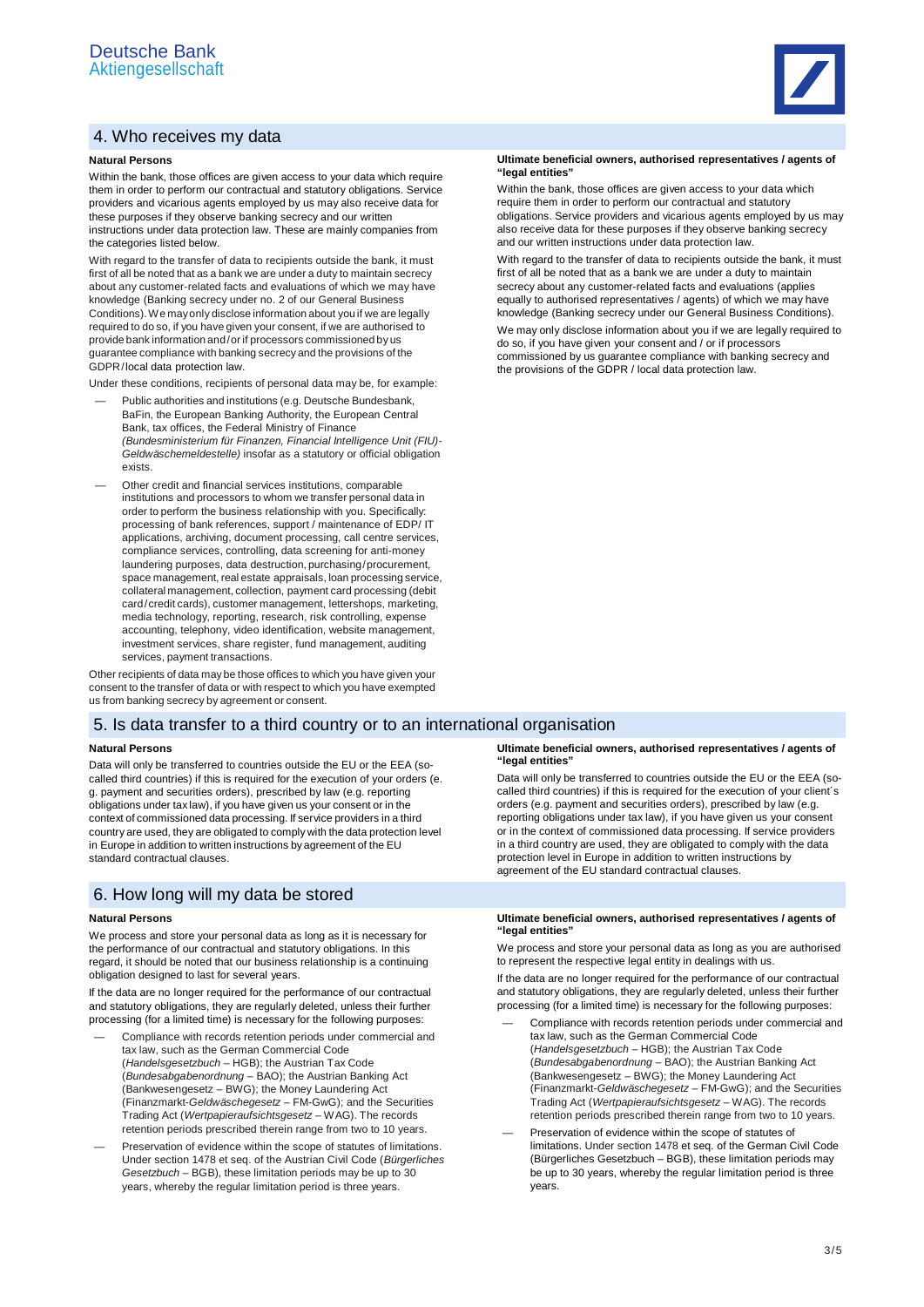

# 7. What data protection rights do I have

### **Natural Persons**

Every data subject has a right of access (article 15 GDPR), a right to rectification (article 16 GDPR), a right to erasure (article 17 GDPR), a right to restriction of processing (article 18 GDPR), a right to object (article 21 GDPR) and a right to data portability (article 20 GDPR). The right of access and right to erasure are subject to the restrictions under section 4/2 DSG. Data subjects also have a right to lodge a complaint with a supervisory authority.

You may revoke your consent to the processing of personal data at any time. This also applies to the revocation of declarations of consent that are granted prior to the entry into force of the EU General Data Protection Regulation, i.e. prior to 25 May 2018. Please be advised that the revocation will only take effect in the future. Any processing that was carried out prior to the revocation shall not be affected thereby.

# 8. Am I under obligations to provide data

### **Natural Persons**

Within the scope of our business relationship, you must provide personal data which is necessary for the initiation and execution of a business relationship and the performance of the associated contractual obligations or which we are legally obligated to collect. As a rule, we would not be able to enter into any contract or execute the order without these data or we may no longer be able to carry out an existing contract and would have to terminate it.

In particular, provisions of money laundering law require that we verify your identity before entering into the business relationship, for example, by means of your identity card and that we record your name, place of birth, date of birth, nationality and your residential address. In order for us to be able to comply with this statutory obligation, you must provide us with the necessary information and documents in accordance with section 4 (6) GWG and notify us without undue delay of any changes that may arise during the course of the business relationship. If you do not provide us with the necessary information and documents, we will not be allowed to enter into or continue your requested business relationship.

### **Ultimate beneficial owners, authorised representatives / agents of "legal entities"**

Every data subject has a right of access (article 15 GDPR), a right to rectification (article 16 GDPR), a right to erasure (article 17 GDPR), a right to restriction of processing (article 18 GDPR), a right to object (article 21 GDPR) and a right to data portability (article 20 GDPR). The right of access and right to erasure are subject to the restrictions under section 4/2 DSG. Data subjects also have a right to lodge a complaint with a supervisory authority.

You may revoke your consent to the processing of personal data at any time. This also applies to the revocation of declarations of consent that are granted prior to the entry into force of the EU General Data Protection Regulation, i.e. prior to 25 May 2018. Please be advised that the revocation will only take effect in the future. Any processing that was carried out prior to the revocation shall not be affected thereby.

### **Ultimate beneficial owners, authorised representatives / agents of "legal entities"**

Within the scope of our business relationship with the legal entity you represent in dealings with us, you must provide personal data which is necessary for accepting and executing any representative authority / authorisation and the performance of the associated contractual obligations or which we are legally obligated to collect. As a rule, we would not be able to accept you as the authorised representative / agent without these data or we would have to revoke any existing representative authority / authorization.

In particular, provisions of money laundering law require that we verify your identity before establishing the authority / authorisation, for example, by means of your identity card and that we record your name, place of birth, date of birth, nationality and your residential address. In order for us to be able to comply with this statutory obligation, you must provide us with the necessary information and documents in accordance with section 4 (6) GwG and notify us without undue delay of any changes that may arise during the course of the business relationship. If you do not provide us with the necessary information and documents, we will not be allowed to institute or continue the representative authority / authorisation requested by the respective legal entity.

### 9. To what extent is automated decision making (including profiling) carried out

### **Natural Persons**

As a rule, we do not make decisions based solely on automated processing as defined in article 22 GDPR to establish and implement the business relationship. If we use these procedures in individual cases, we will inform you of this separately, provided that this is prescribed by law.

### 10. Is profiling used

### **Natural Persons**

In some cases, we process your data automatically with the aim of evaluating certain personal aspects (profiling). For instance, we use profiling in the following cases:

- We are required by law to take anti-money laundering and antifraud measures. Data evaluations are also carried out (in payment transactions, among other things) in this context. These measures also serve to protect you.
- In order to provide you with targeted information and advice on products, we use evaluation tools. These enable demand-oriented communication and advertising, including market and opinion research.
- We use scoring to assess your creditworthiness. We calculate the likelihood that a given client will meet their contractual payment obligations. The calculation may include, for example, income levels, expenses, existing liabilities, occupation, length of employment, experiences from the previous business relationship, repayment of prior loans in accordance with the contract, and information from credit agencies. Scoring is based on a mathematically and statistically recognised and proven procedure. The calculated score values assist us in our decision-making and are incorporated into ongoing risk management.